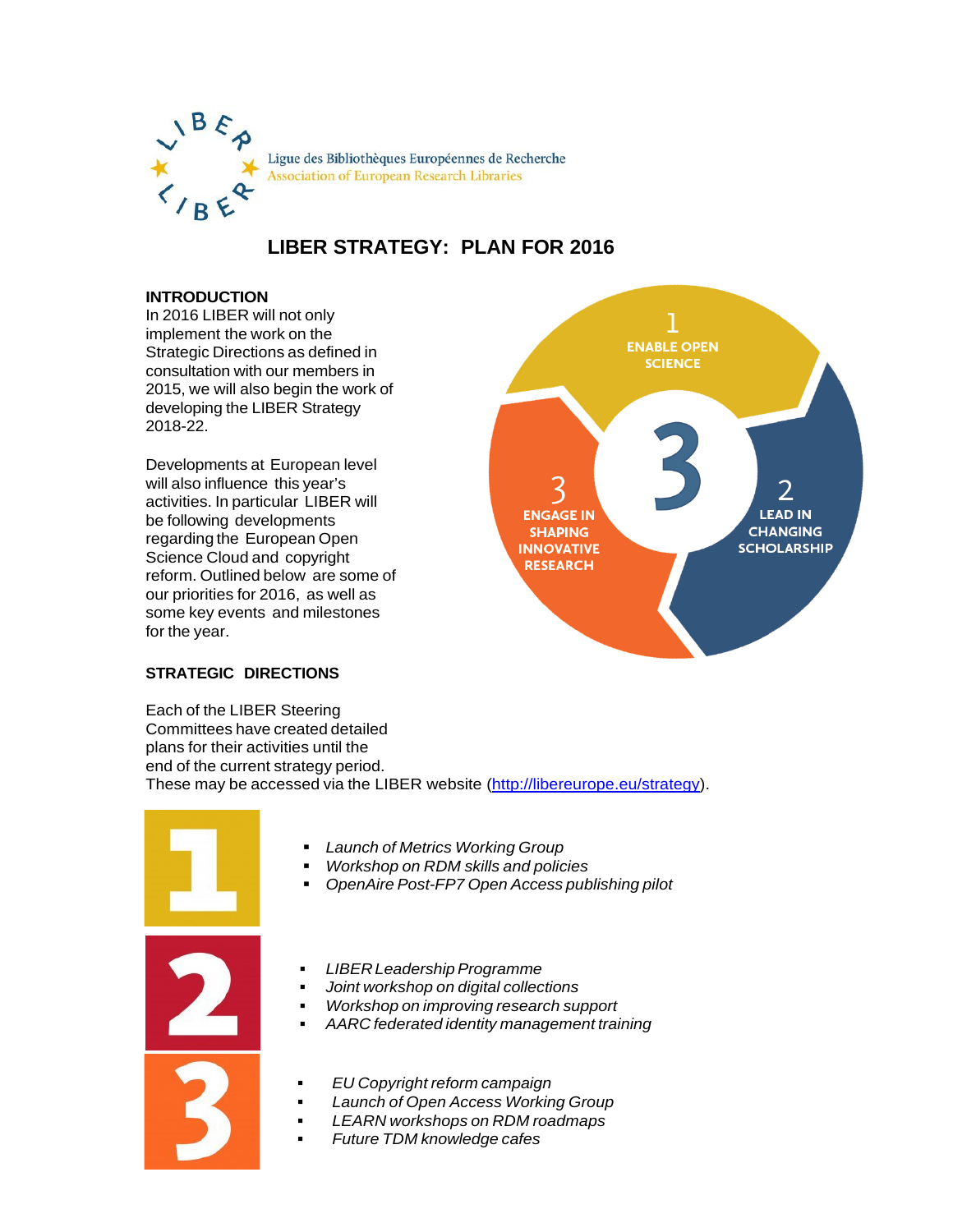# **KEY EVENTS & MILESTONES**

### **FEBRUARY:**

**Events:** LIBER Strategy Task Force kick-off meeting, The Hague LIBER Executive Board Meeting, Patras

### **Milestones:**

FutureTDM holds its first knowledge café with research stakeholders at the University of Leiden

# **MARCH**

#### **Events:**

LIBER hosts MEP Catherine Stihler at the LIBER Offices, The Hague Joint meeting on Open Science between LIBER, ARL, CARL hosted by RLUK in London LIBER participates in SPARC Meeting on Openness in Research and Education, USA

## **APRIL**

### **Events:**

European Presidency Open Science Conference, Amsterdam LEARN regional workshop on research data management, Vienna FutureTDM Knowledge Café with SMEs, Berlin

#### **Milestones:**

OpenAire Post FP7 Open Access Publishing Pilot is 1 year old

## **MAY**

#### **Events:**

PASTEUR4OA final conference during the Dutch European Presidency, Amsterdam European Parliament Event on the Hague Declaration

# **JUNE**

#### **Events:**

Libraries Opening Paths to Knowledge, LIBER Annual Conference 2016, Helsinki OpenMinted workshop on TDM infrastructure at Open Repositories Conference, Dublin LEARN regional workshop on research data management, Helsinki Final meeting of LIBER Leadership Programme, Helsinki

# **Milestones:**

High Level Expert Group Report on OSC.

### **JULY**

**Events:** FutureTDM Workshop on Legal Issues

## **AUGUST**

**Events:** Joint IFLA/LIBER/COAR/RDA workshop, WLIC Congress, Columbus, Ohio **Milestones:** Report on Strategy work released to LIBER members

### **SEPTEMBER**

**Events:** LIBER Strategy Task Force Meeting, Helsinki **Milestones** European Commission announces proposal for library related copyright exceptions